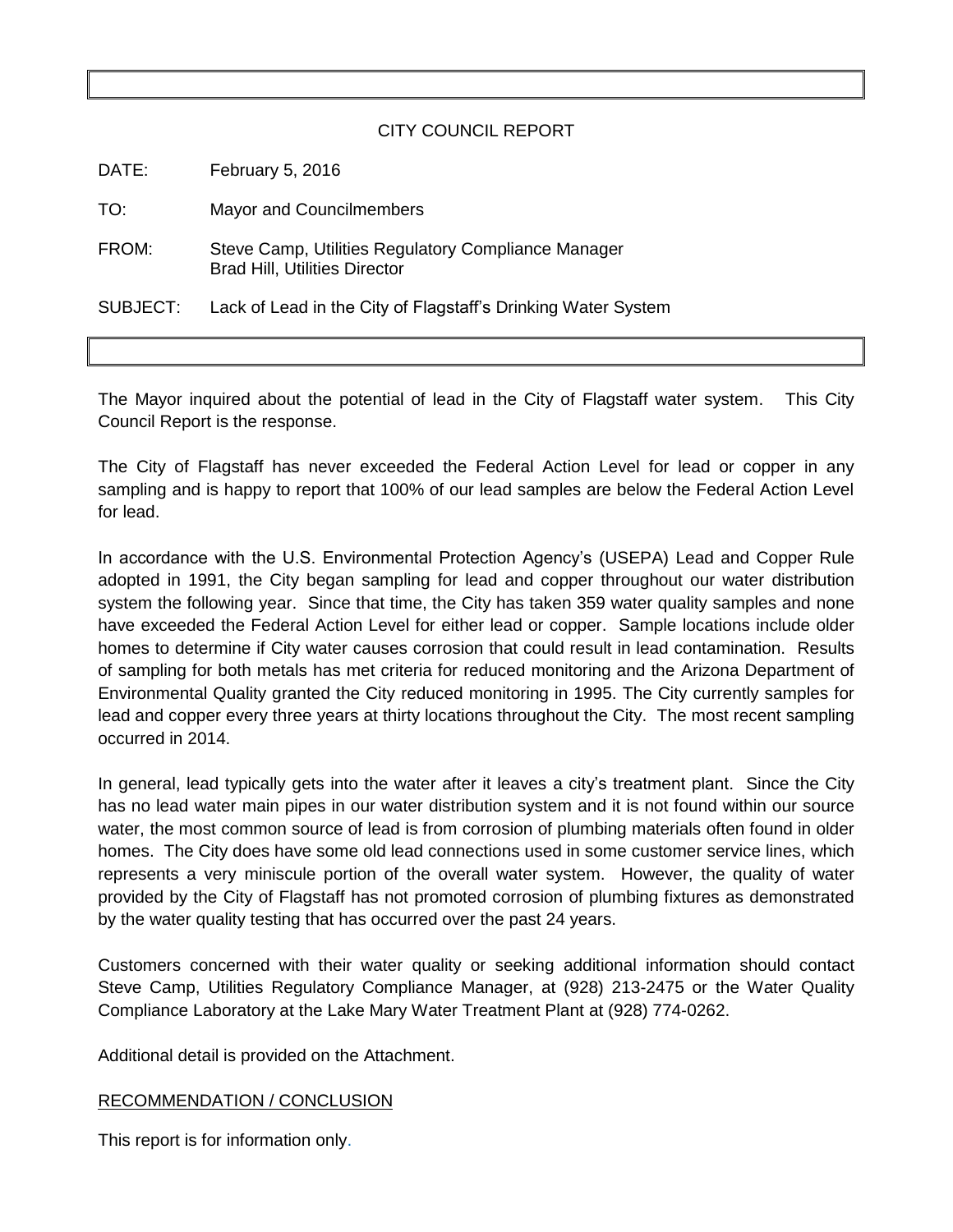# **Answers about Lead Sampling in the City of Flagstaff Water System**

**The City of Flagstaff has never exceeded the Federal Action Level for lead or copper in any sampling and is happy to report that 100% of our lead samples are below the Federal Action Level for lead.**

### *Who establishes protocols, what protocols are used, and how often is lead sampling conducted?*

**The U.S. Environmental Protection Agency (USEPA) set guidelines in the Lead and Copper Rule that established the number of samples required, testing protocols, and how often samples are to be collected. A water system for a city with a population of 10,000 to 100,000, such as the City of Flagstaff (COF), was initially required in 1992 to collect sixty samples at sixty different locations every six months.** 

**The COF qualified in 1993 for a reduced monitoring schedule of collecting thirty samples at thirty sampling locations annually after 90% of the initial samples collected in 1992 were below the Federal Action Levels for lead (15µg/l) and copper (1,300µg/l). The Federal Requirement was 90% of samples below the Action Level. However, all initial samples at the COF in 1993 were below the Federal Action Level. In 1995, after two additional years of annual sampling, the COF again qualified for a reduced sampling schedule of collecting thirty samples at thirty sample locations every three years after 90% of samples were less than 0.005mg/l for lead and 0.650mg/l for copper (which is one-third of the Federal Action Level for lead and one-half the Federal Action Level for copper). For perspective, 1 µg/l is one part per billion, which is equivalent to 1 second in 32 years.**

**The City currently collects samples every three years in accordance with the USEPA Lead and Copper Rule. Sample bottles and instructions, pursuant to USEPA protocols, are left with homeowners. Instructions are explicit that water must sit in the line for at least six hours. The sample collected must be the "First Draw," or collected immediately, after sitting in the line for at least six hours. The line cannot be flushed prior to collecting the sample.** 

*When it comes to the City of Flagstaff's water system, how many lead samples is the City required to take?* 

**The Arizona Department of Environmental Quality (ADEQ) granted the City of Flagstaff a reduced monitoring schedule and the City is required to take thirty samples at thirty separate locations every three years.** 

*What is the highest lead concentration detected in the City of Flagstaff's water system and what is the average concentration of lead in the City of Flagstaff's water system over the past five years?* 

**The highest lead sample collected in the system in the past five years for lead was 14µg/l; the next highest collected was 5.1µg/l. A conservative average for all samples collected for lead in the past five years is 1.3µg/l, which is less than 10% of the Federal Action Level for lead. Seventy percent (70%) of samples collected in 2014 and 65% of samples collected in 2011 were less than 1µg/l.**